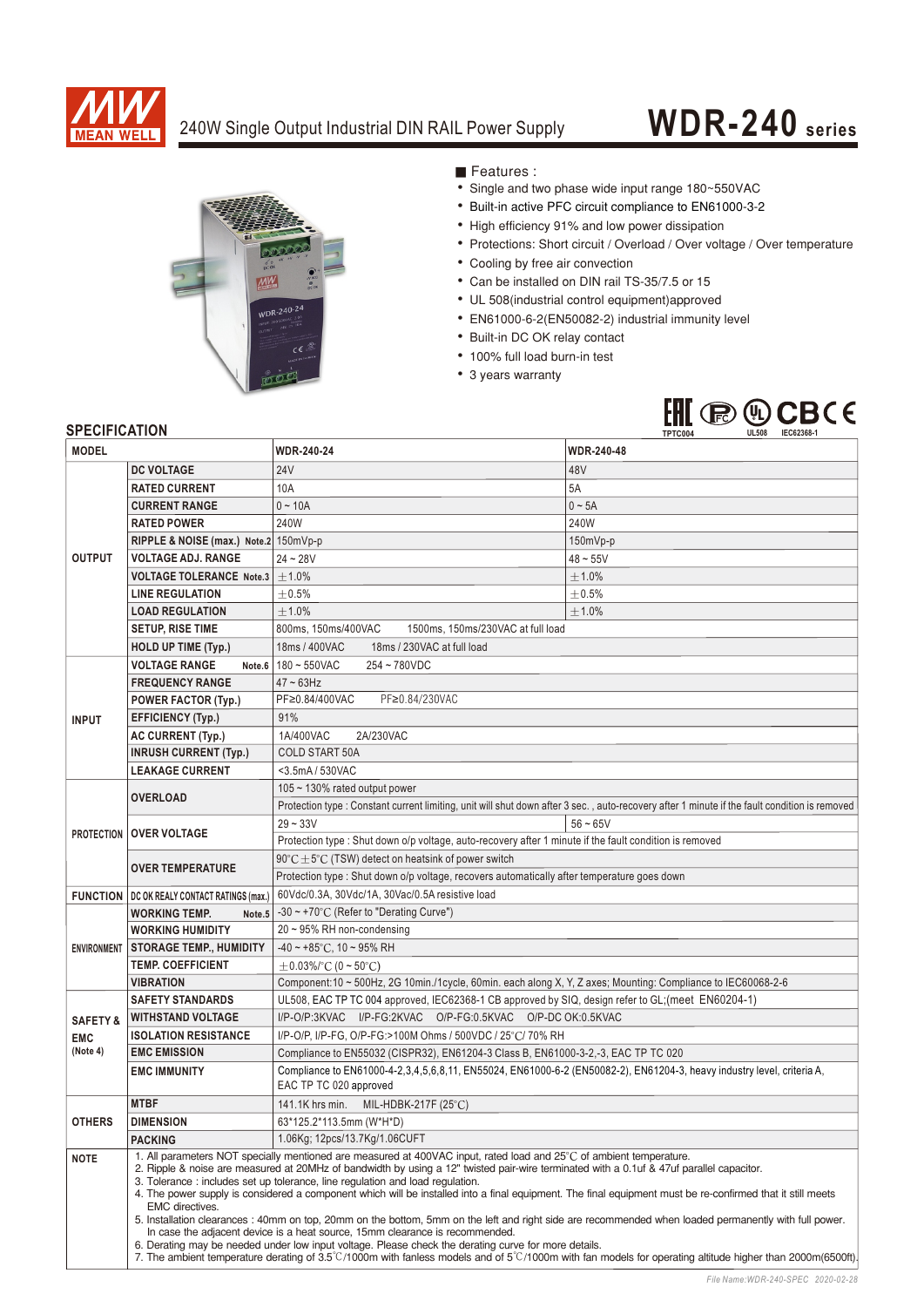



*File Name:WDR-240-SPEC 2020-02-28*